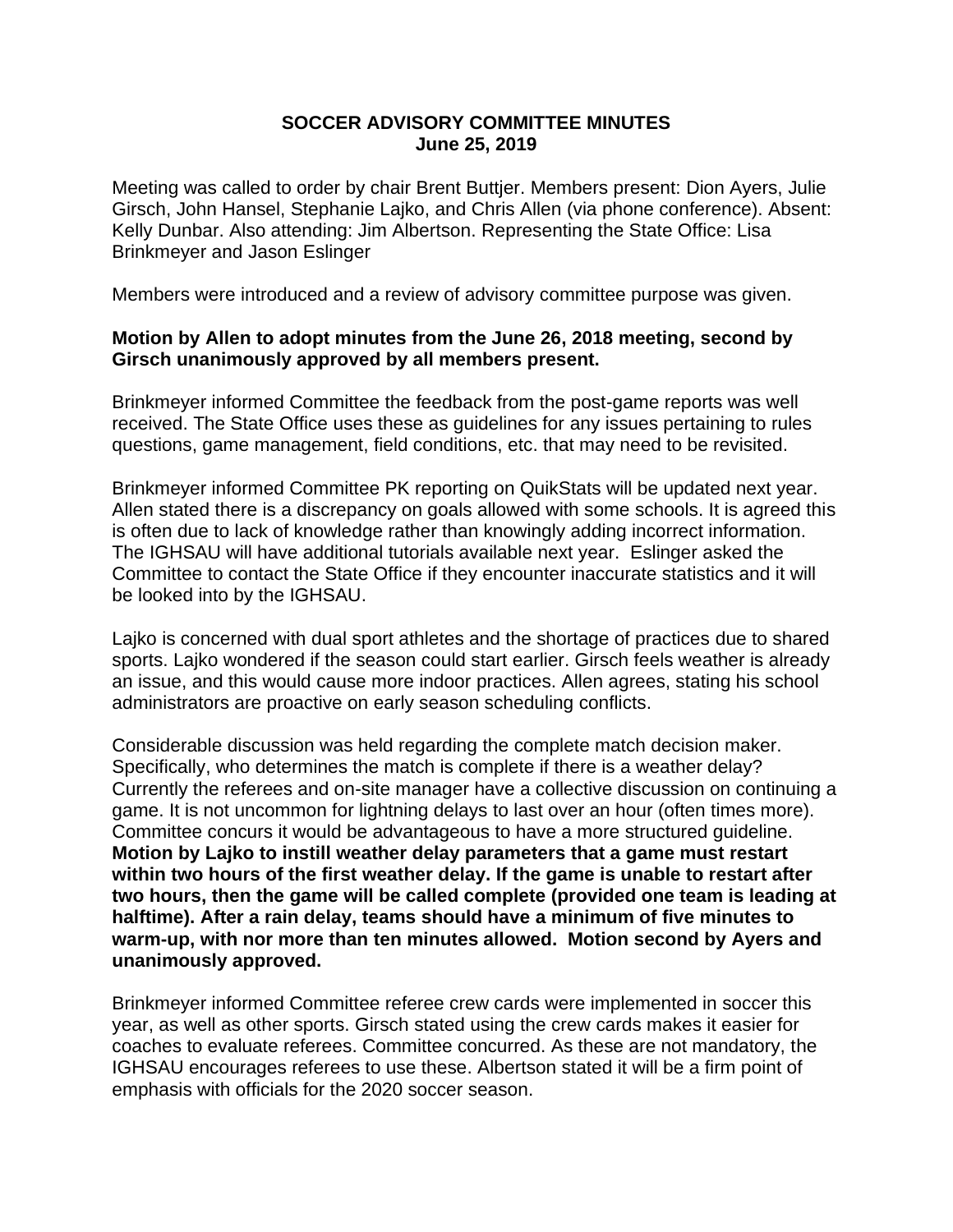Girsch asked if ratings could be developed in a different manner, possibly a point system. Points would be "earned" by playing up a class, playing a ranked team, etc. Eslinger informed Committee how ratings are established. Rankings are used as a tool to promote IGHSAU sports and are used in the regional assignment process. Eslinger stated the IGHSAU's methods for rankings include point system characteristics, such as strength of schedule, head to head competition, wins/losses, etc. Lajko feels a point system could be unfair at times, specifically when a team's schedule is filled with required conference schools where potentially no points would be given. Allen believes it is difficult for movement within the rankings where there is a lot of parity between teams. Committee concurred to utilize the current ranking system and continue discussions for outside entities to assist the IGHSAU with rankings.

Buttjer stated his appreciation of IGHSAU staff attending various high school games to observe contests and get first-hand game experiences.

Lajko asked Committee how they handle issues regarding players participating on club teams. All concur the importance for schools to not only have information in their handbook, but to also share the information with athletes AND parents. Brinkmeyer emphasized that coaches and athletic directors need to be diligent in making sure athletes are in compliance with non-school contests/programs. The IGHSAU suggests these rules be reviewed at the beginning of each school year at a parent/athlete meeting and also throughout the season. Brinkmeyer shared that the executive director with Iowa Soccer contacted the IGHSAU and would like to share the Iowa code policies and guidelines with clubs and their coaches to ensure the message reaches as many people as possible.

Releasing pairings at a later date was discussed. Allen stated many teams are not yet in the tougher part of their schedule when the pairings are currently released. Brinkmeyer shared the timeline associated with the regional pairings release. Brinkmeyer and Albertson feel the regional assignments could be released a few days later than when they are being released now. Adjustments will be made for the 2020 season.

Committee discussed proposed post-season calendar dates. For the 2020 season, Committee favored playing class 1A regional soccer on Wednesday, May 27; Monday, June 1; Thursday, June 4. Classes 2A and 3A playing on Friday, May 29; Tuesday, June 2; Thursday, June 4. Brinkmeyer informed the Committee that double-headers are probable with the proposed regional soccer dates, as June 1<sup>st</sup> date falls on the IHSAA State Soccer Tournament. Committee understands with double-headers, the higher rated team may not be hosting their own game. The proposed dates allow for increased breaks during the last part of the regional series and eliminates the Regional Final date being played in the same week as the State Tournament. Afore mentioned Regional dates will be in effect during the 2020 season.

Next the Committee discussed State Soccer. Brinkmeyer shared with the Committee the State Tournament dates will be adjusted per Committee's request as well. The 2020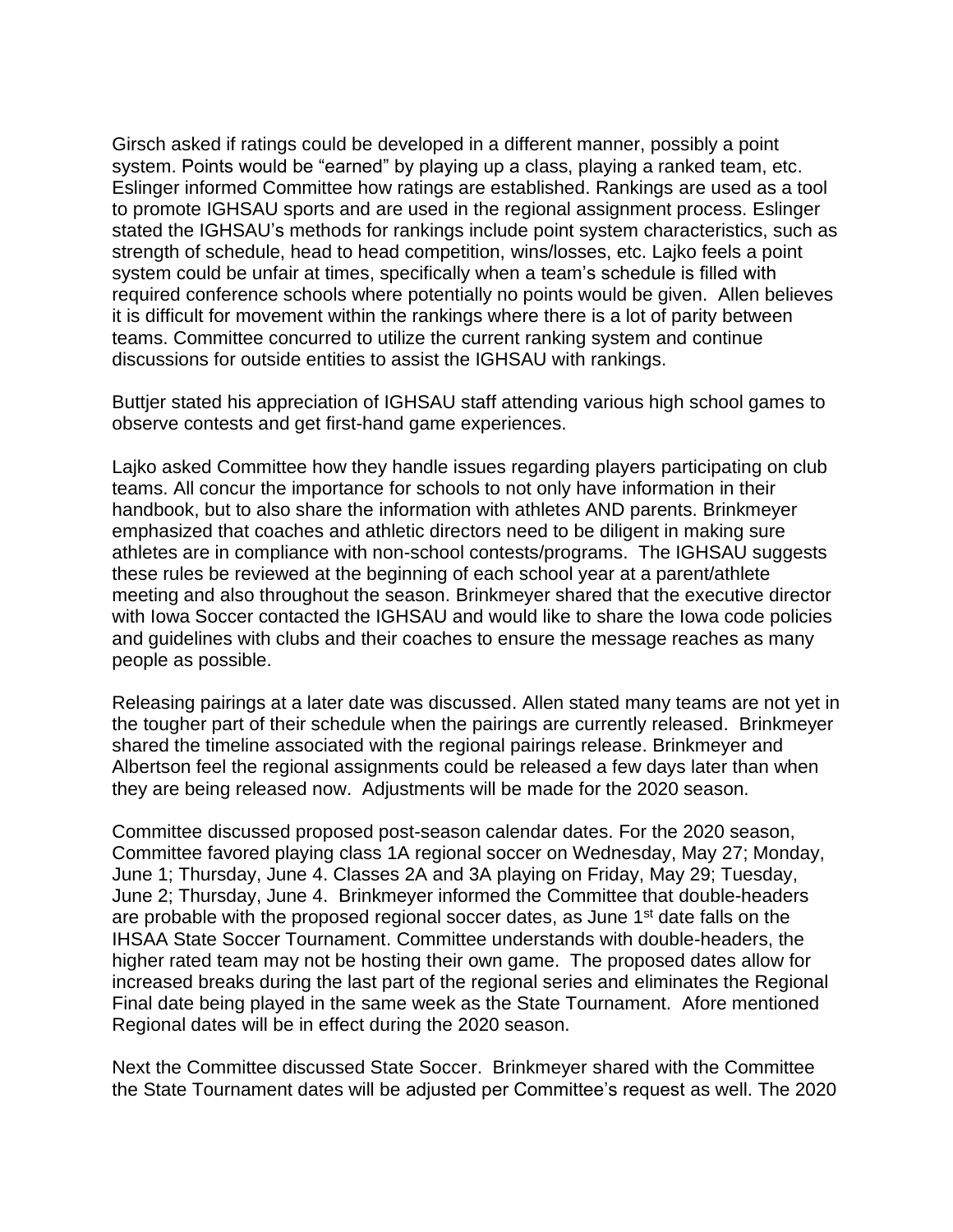State Tournament will be played Tuesday, June 9; Wednesday, June 10; Friday, June 12. The new State Tournament schedule allows for a day off in the middle of the tournament to give teams advancing to the championship games a break. The Committee was pleased with eliminating the Regional Final games in the same week as the State Tournament. Committee members felt the day break in the tournament will help with quality of play and assist with player well-being.

Brinkmeyer shared the Ad Hoc Committee survey results with the Committee and the support by athletic directors and school administrators to align the IGHSAU and IHSAA state soccer tournaments. This would require the girls' tournament to move to the week (Week 48) prior to their current week. Allen stated he is not in favor of moving the state tournament up one week. Several Committee members concurred and shared concerns about aligning with the IHSAA tournament (i.e. stressed field conditions, weather postponements, sharing the stage with boys' state qualifiers, parking, etc.). **Motion by Allen, Hansel second to remain on the current week (Week 49) for the Girls' State Soccer Tournament. The Committee emphasized that separate weeks allows the opportunity to showcase girls' athletics and protects the integrity of the Iowa Girl.**

Next the Committee discussed start times for the State Tournament. Currently State Tournament play begins at 11:00 a.m. on Thursday and Friday and at 10:00 a.m. on Friday. Committee recommends starting all three days of the State Tournament at 10:00 a.m. This will help maximize cooler temperatures in the morning and give an additional hour of rest between the semi-final and final games.

There were sixteen ejections given in high school soccer this year. Brinkmeyer asked Committee for feedback regarding the "DOGSO" red card ruling. Currently repercussions for all red cards are treated the same (ejected student must sit out the next date, student must watch the NFHS Sportsmanship video and submit a summary of the events that led up to their ejection, and school must submit the ejection report). Ayers believes uniform ejections for all violations all a part of the game and eliminates any uncertainty. Committee concurs to leave the current ejection policy as is.

Brinkmeyer asked for feedback regarding referees that officiate a game they have personal ties to (family, teacher within school district, etc.). Several Committee members stated they have had officials with ties to a team/player officiate their games in the past. While they do not necessarily agree with it, they know that it happens. Brinkmeyer shared the IGHSAU discourages this, however cannot ban it during the regular season as most referees are assigned by an assignor. Brinkmeyer stated referees are not allowed to officiate games in which they have personal ties to in the post-season. To avoid this, officials are expected to select the custom field on the Arbiter website in regards to their post-season availability and any conflict they have due to a connection to a team/school.

Correspondence was received regarding eliminating the coin toss at the start of the game. Committee supports maintaining the current NFHS coin toss rule. Lajko asked that guidelines be given to coaches and officials to establish some consistency with the